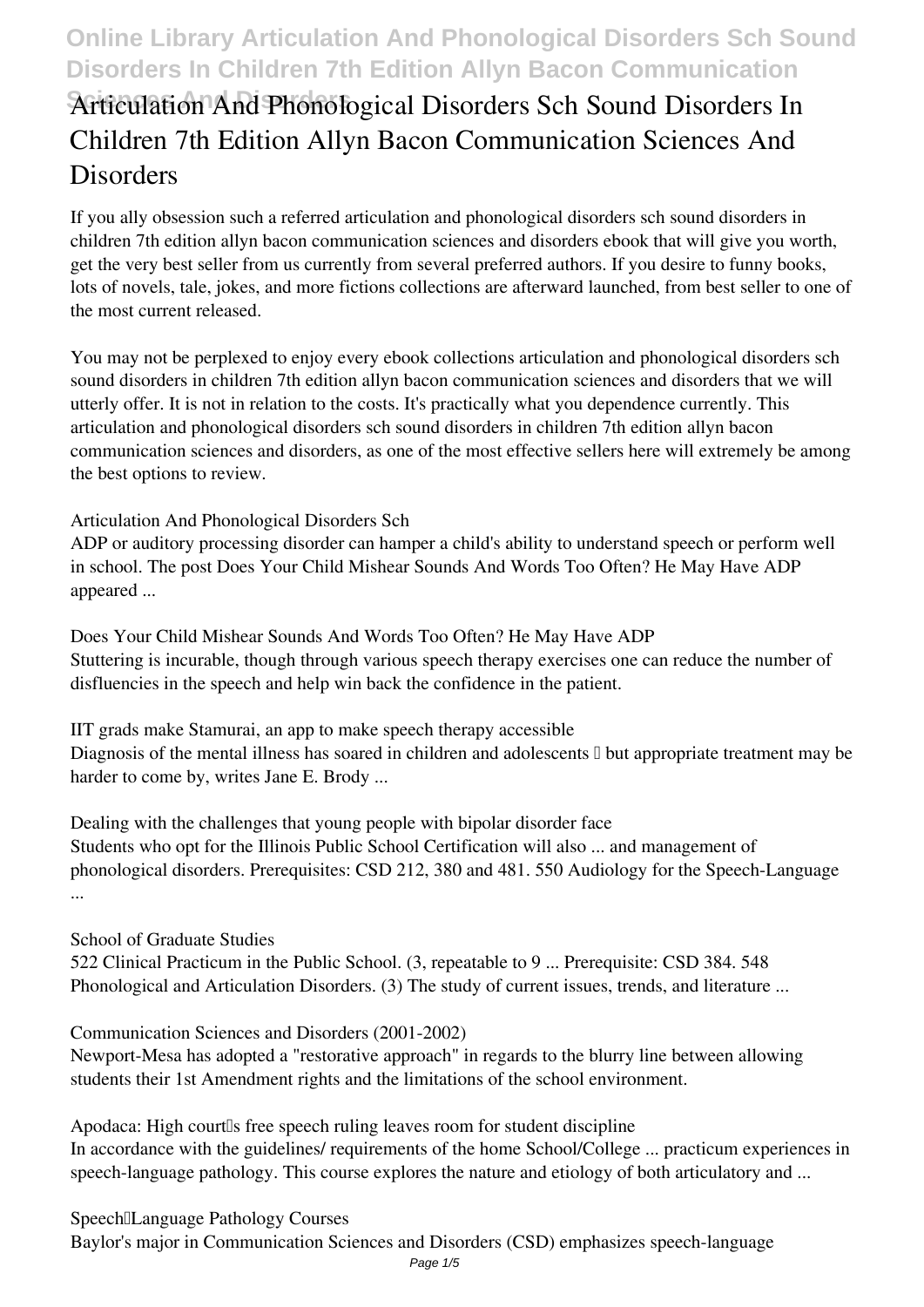# **Online Library Articulation And Phonological Disorders Sch Sound Disorders In Children 7th Edition Allyn Bacon Communication**

#### **Pathology and offers comprehensive education in the fundamental principles of the field. Available** courses ...

*Communication Sciences and Disorders*

The U.S. Supreme Court has sent a message reminding us free speech is for all, including public school students. In doing so, it set out some principles school districts will need to consider in ...

*EDITORIAL: US Supreme Court curbs school control of student speech* Daniel Rutherford, four, and brother Matthew, two, from Newcastle upon Tyne, both suffer from Muenke Syndrome - a one-in-30,000 skull condition ...

*Mum of two sons with rare skull condition describes daily fight to care for them* Yould think society would have evolved past this by now, but apparently high school principals will always be symbolic stand-ins for the ...

*This Queer Valedictorian Almost Had His Speech Censored By His High School, But The Audience Was Not Having It*

Be able to explain words and ideas. Use speech to inform, persuade, and engage with other people. Use more complex sentences. Take turns, stay on topic, and use eye contact during conversations. Give ...

*Speech and language problems: Ages 5 to 8*

With an ultrasound probe held beneath his chin, 12-year-old Jack Felker cycled through some of the most common R sounds in American English.

Solving for  $\mathbb{R}$ : EWU clinic uses ultrasound technology to help children with speech disorders Theoretically- and clinically-important questions include how phonological ... from the Graduate School and University Center, City University of New York. She has published in the areas of treatment ...

*Speech Production and Perception Lab*

Speech-language pathologists assess, diagnose, treat and help to prevent communication disorders and swallowing disorders in children and adults. That covers a wide range of conditions and issues.

*What you need to know to become a speech-language pathologist* She has over twenty-seven years of professional work experience in speech-language pathology, including diagnostics and therapy in public school ... based reading disorders in children. Her current ...

*Susan Sherman, Senior Lecturer*

Announcement is made of the engagement and upcoming wedding of Emily Pambianco to Joshua Toolajian, both of Summit, New Jersey.

*Emily Pambianco and Joshua Toolajian*

University of Maryland School ... disorder and intellectual disability. The team focused on one particular family with two brothers and an uncle with symptoms of intellectual disability, delayed ...

*Genetic cause of neurodevelopmental disorder discovered* Symptoms in children may initially be mistaken for other conditions, and young people may suffer serious distress for years.

*The Challenges of Bipolar Disorder in Young People* such as /r/, and the role of speech sound disorders on children<sup>[]</sup>s speech perception and phonological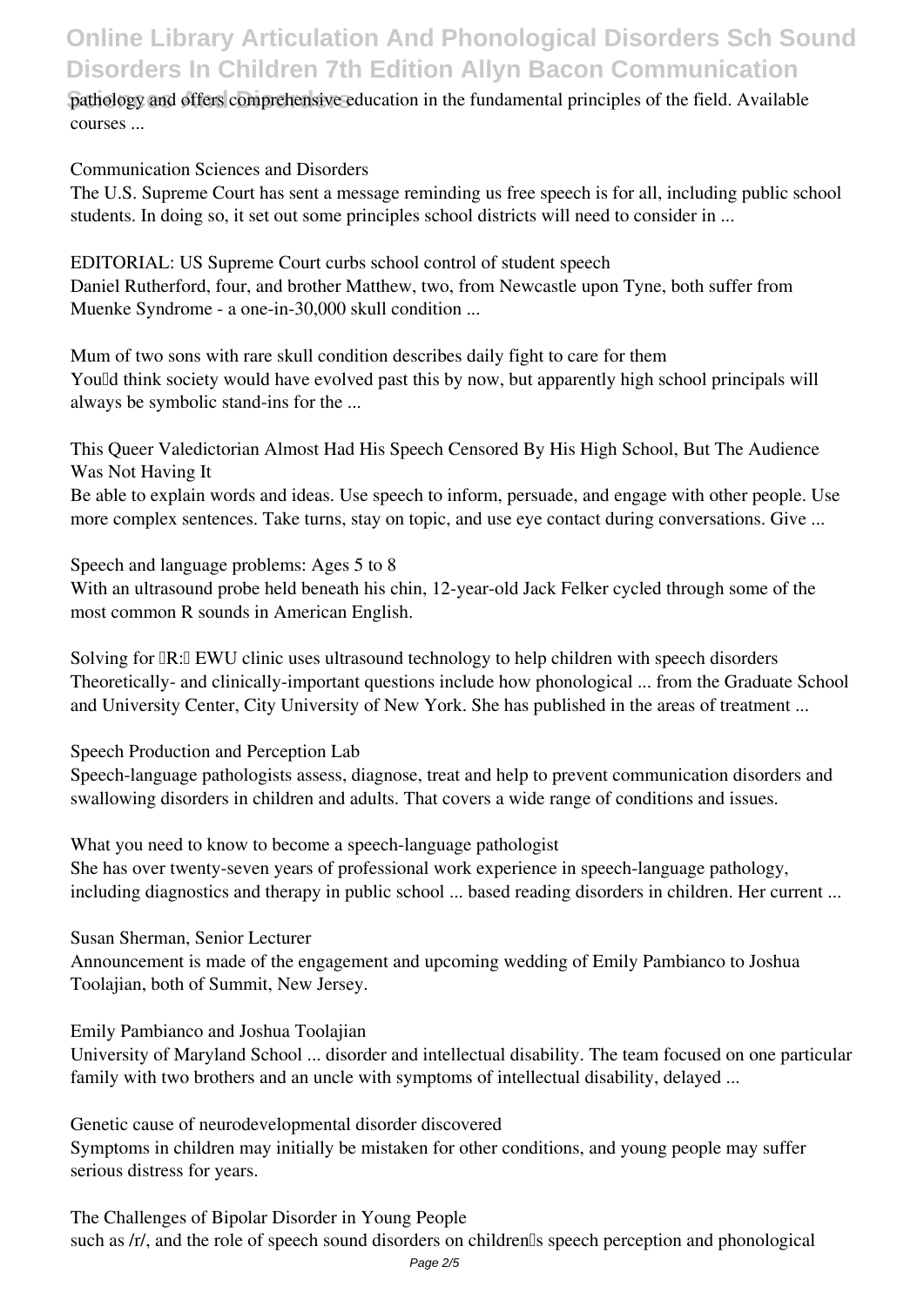abilities. Her current line of research explores internal factors (e.g. age, speech perception) on ...

A classic in the field, Articulation and Phonological Disorders: Speech Sound Disorders in Children, 7e, presents the most up-to-date perspectives on the nature, assessment, and treatment of speech sound disorders. A must-have reference, this classic book delivers exceptional coverage of clinical literature and focuses on speech disorders of unknown causes. Offering a range of perspectives, it covers the normal aspects of speech sound articulation, normal speech sound acquisition, the classification of and factors related to the presence of phonological disorders, the assessment and remediation of speech sound disorders, and phonology as it relates to language and dialectal variations. This edition features twelve manageable chapters, including a new chapter on the classification of speech sound disorders, an expanded discussion of childhood apraxia of speech, additional coverage of evidence-based practices, and a look at both motor-based and linguistically-based treatment approaches.

- One volume-reference work with approximately 250 entries, organized alphabetically for ease of use and of locating subject matter. Each entry will contain 5-8 references as well as a bibliography of references and suggested readings - An authoritative reference text on school psychology that would appeal to, and be understood by, a broad audience. - Will assist individuals in acquiring a general understanding of some of the theories, practices, and language associated with the field of school psychology

This comprehensive, groundbreaking book is an ideal companion to textbooks that focus on the theories behind articulation and phonological disorders. It provides treatment strategies not only for the many sound system disorders with unknown etiologies, but also for those known to be caused by a structural, sensory, or neurological problem.

The researcher investigated what methods and materials practicing speech-language pathologists' (SLPs) use to evaluate and treat students with articulation and phonological disorders. The author surveyed a random selection from the American Speech Language Hearing Association (ASHA) membership directory. The subjects were AHSA members and worked in an elementary school. The subjects completed an online survey with both quantiative and qualitative questions.

A classic in the field. The leading, most current and comprehensive review of information critical to the study of clinical phonology available. Long renowned for providing the most up-to-date, extensive coverage of the clinical literature in the area of speech sound disorders available, this leading resource has earned its status as a classic in the field and its rightful place on every speech, language, and hearing clinician s bookshelf. Readers get an introduction to the normal aspects of speech sound articulation, normal speech sound acquisition, classification and factors related to the presence of speech sound disorders, the assessment and remediation of speech sound disorders, and phonology as it relates to language and dialectal variations. Rather than prescribing a single approach to speech sound disorders, the authors present a range of perspectives on the nature, assessment and treatment of these disorders. The book is primarily concerned with those disorders not etiologically associated with known or obvious sensory, structural or neuromotor deficits. Among the changes and updates to the Eighth Edition are: An expanded focus on evidence-based practice. Reorganization of several chapters. An updated discussion of childhood apraxia of speech. "

Lee (U. of Kansas) emphasizes the role of school psychologists as consultants, and one of this encyclopedia's goals is to introduce non-specialists to the scope of psychology applied to education. It can also serve as a reference for practitioners and vocational counselors. For ease of use, the comprehensive contents are listed both alphabetically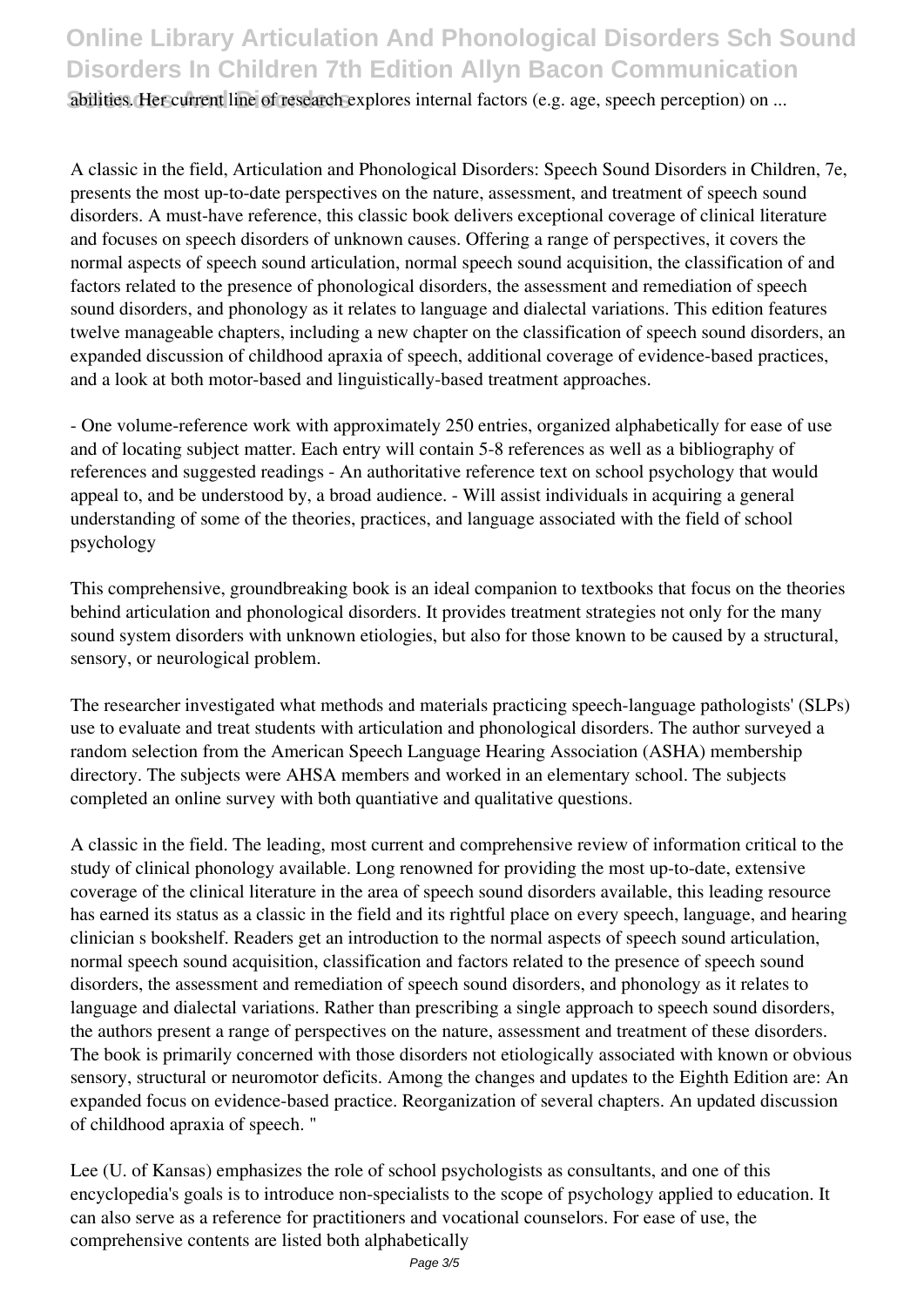## **Online Library Articulation And Phonological Disorders Sch Sound Disorders In Children 7th Edition Allyn Bacon Communication Sciences And Disorders**

This volume offers almost 200 detailed entries covering the entire range of communication and speech disorders in children and adults, from basic science to clinical diagnosis. It is divided into four sections that reflect the standard categories with the field: voice, speech, language and hearing.

Speaking directly to experienced and novice clinicians, educators and students in speech-language pathology/speech and language therapy via an informative essay-based approach, Children<sup>[]</sup>s Speech Sound Disorders provides concise, easy-to-understand explanations of key aspects of the classification, assessment, diagnosis and treatment of articulation disorders, phonological disorders and childhood apraxia of speech. It also includes a range of searching questions to international experts on their work in the child speech field. This new edition of Children's Speech Sound Disorders is meticulously updated and expanded. It includes new material on Apps, assessing and treating two-year-olds, children acquiring languages other than English and working with multilingual children, communities of practice in communication sciences and disorders, distinguishing delay from disorder, linguistic sciences, counselling and managing difficult behaviour, and the neural underpinnings of and new approaches to treating CAS. This bestselling guide includes: Case vignettes and real-world examples to place topics in context Expert essays by sixty distinguished contributors A companion website for instructors at www.wiley.com/go/bowen/speechlanguagetherapy and a range of supporting materials on the authorles own site at speech-language-therapy.com Drawing on a range of theoretical, research and clinical perspectives and emphasising quality client care and evidence-based practice, Children's Speech Sound Disorders is a comprehensive collection of clinical nuggets, hands-on strategies, and inspiration.

Speech Sound Disorders: For Class and Clinic, Fourth Edition offers a readable and practical guide to the care of speech sound disorders, emphasizing evidence-based principles and procedures that underlie almost all clinical approaches, making this an ideal choice for a wide variety of undergraduate and graduate courses. Nearly twenty-five percent of the chapters offer hands-on analyzes of speech samples from real children. The PluralPlus companion website contains dozens of downloadable assessment and treatment resources for both students and professionals. For an instructor, Speech Sound Disorders provides clear discussions of the connection between speech development and clinical decision making, consistent formatting across chapters, sample syllabi, options for PowerPoint presentations, and hundreds of review questions and "learn by doing" exercises for in-class activities and homework assignments. Key Features: Each chapter begins with learning objectives and key words, and ends with conclusions and review questionsReadable and practical discussions of complex clinical topicsCoverage of speech sound disorders from infants through adultsClear link between speech development and clinical decision makingEmphasis on underlying principles and procedures New to the Fourth Edition: Stronger links between speech development and treatmentInvited chapters on AAC, bilingualism, speech production, and speech perceptionFive "learn by doing" chapters with speech exercises from real children40 exercises based on speech samples from real childrenPractical, hands-on discussion of assessment Speech Sound Disorders: For Class and Clinic, Fourth Edition is virtually a new book, about eighty percent updated and revised, with a new title and new contributors. The new title reflects changes in the profession and the new contributors add their expertise in language, language variations, speech production and perception, and assistive technology. Disclaimer: Please note that ancillary content (such as documents, audio, and video, etc.) may not be included as published in the original print version of this book.

This report presents the results of a survey pertaining to speech articulation disorders among military dependent children attending the Ayer, Massachusetts, public school system in grades 1-6. Report indicates a higher speech articulation disorder rate among dependent children of military personnel assigned to Fort Devens and develops correlations between disorders and role of military - father.